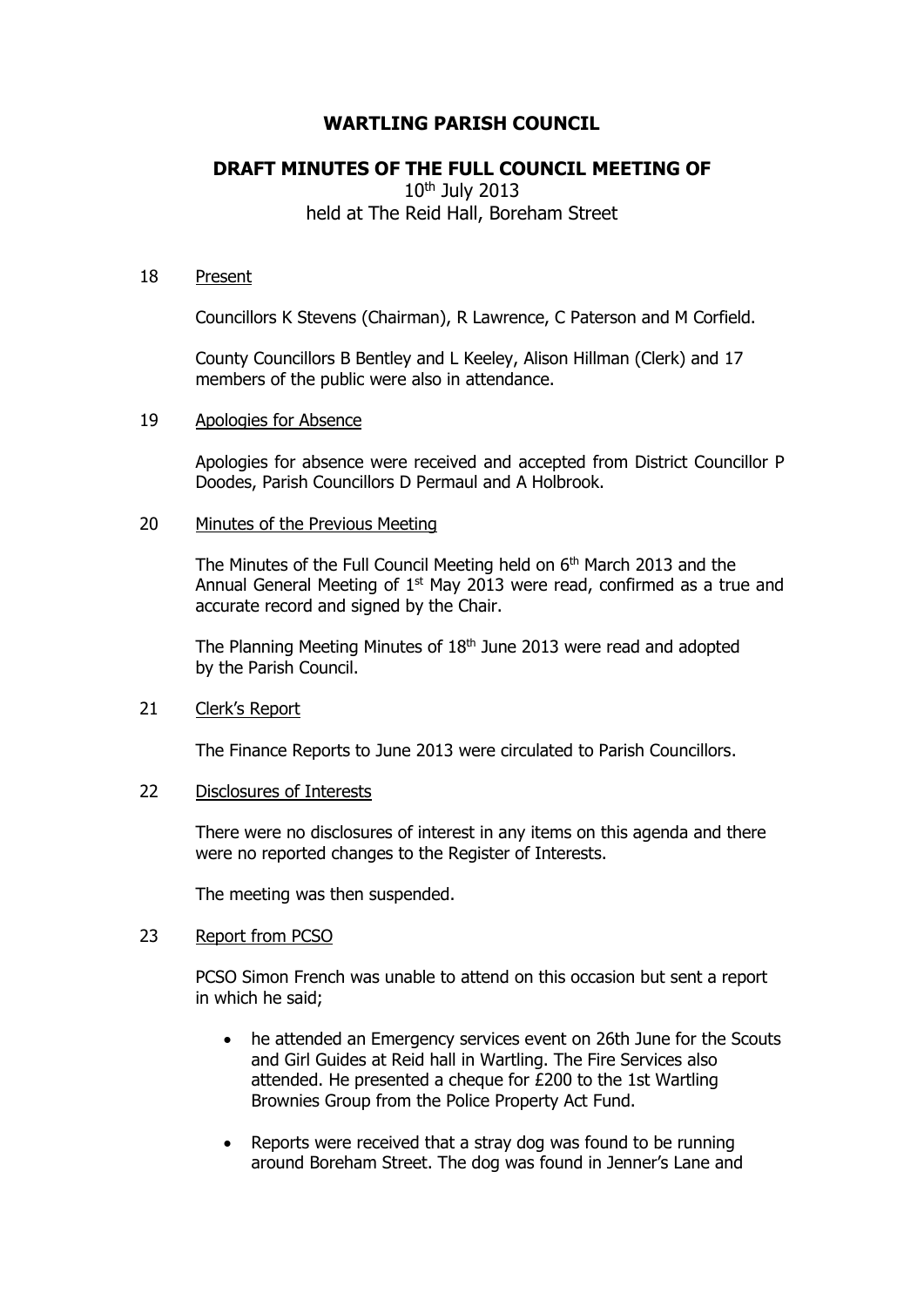returned to the owner in Stone Cross. He reminded all dog owners to keep control of their dogs at all times.

 Pevensey Bay has suffered a large number of garage break-ins in the past week. He asked all residents to be aware of any activity around their sheds or garages.

## 24 Reports from District and County Councillors.

County Councillor Keeley reported that;

- ESCC is considering closing The Grove School in Hastings but he is looking to see if this can be avoided.
- ESCC is considering cuts in Adult Social Care.
- he is looking into the possibility of moving the Boreham Street sign at Tilley Lane away from the overhanging trees.

County Councillors Bentley and Keeley discussed the pros and cons of the new Bexhill/Hastings Link Road. The road is now predicted to cost an additional £13m but is expected to relieve pressure on local roads which could then be declassified.

County Councillor Bentley confirmed ESCC is reviewing its budgets. The consultation period for the proposed cuts in Adult Social Care has been extended until December 2013.

#### 25 Questions from Members of the Public

Residents asked;

- for the anti-skid section at the Wartling junction to be repaired. County Councillor Bentley is to take this up with Highways.
- for the fencing on the northern side at PGL to be replaced. PGL confirmed it will be replaced when budgets permit and that it is not a security risk to the children in the meantime.
- for 30mph stickers for wheelie bins. 30mph stickers are available from Councillor Lawrence. JAG are looking into also producing 40mph stickers.
- if they can erect 'concealed entrance' signs at their front drives if appropriate. County Councillor Bentley is to take this up with Highways.

The meeting was then re-opened.

#### 26 Reports

a) Planning

Councillor Stevens reported that there has been one Planning Meeting since the AGM at which Councillors agreed they had no objections to the Planning Application for Meridian Farm.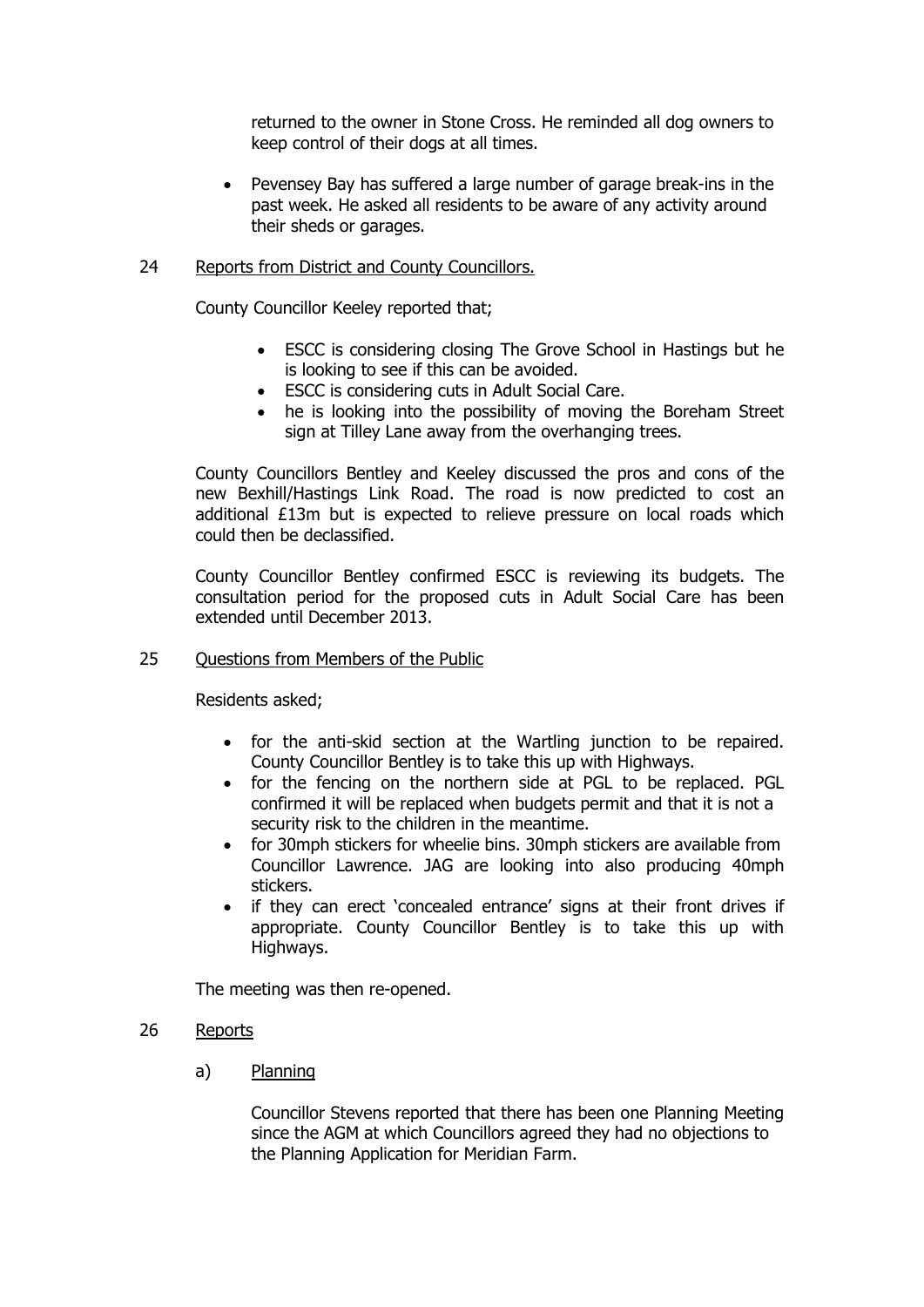## b) Environment South/Reid Hall

The Reid Hall Committee has decided not to provide Wifi for now but may re-consider this decision in the future.

#### c) Footpaths and Environment North

The path which is part of the 1066 walk to Wells House needs cutting back further because pedestrians have to walk in the road. County Councillor Bennett said a Notice has been issued to Contractors and the work should be carried out soon.

## d) Communications/Speedwatch

New dates are to be arranged for Speedwatch as the equipment has not been available.

The Community Website has been down but should accessible soon.

e) Highways/Police

It was noted that the 40mph speed limit in Boreham Street is being extended and the debris has been cleared following a recent accident at the junction of the A271 and A269.

f) Trees

Trees are reported to be overhanging the road in Jenner's Lane and are damaging cars. County Councillor Bentley said he will report this problem to the Arboriculturist at ESCC, Councillor Stevens will provide him with a photograph of the trees. Councillor Lawrence will also report this matter to the Highways Steward.

The Woodland Trust is offering free trees to Community Groups and Schools.

Residents are asked to look out for Dutch Elm Disease and Ash Die Back and report back any outbreaks to Councillor Corfield.

## 27 Reports from Outside Meetings and Courses

Councillor Paterson attended the Wealden Joint Action Group (JAG) Meeting where they discussed Speedwatch. The Group may soon be able to get cheaper Speed Communication Devices.

There has been an increase in reports of break-ins to outside buildings. JAG may also be able to get cheaper shed alarms.

Councillor Stevens attended the Wealden District Association Meeting. The Association is currently organising the Parish Conference which is on Wednesday 11<sup>th</sup> September 2013. Any councillors who are interested in attending are asked to let the Clerk know.